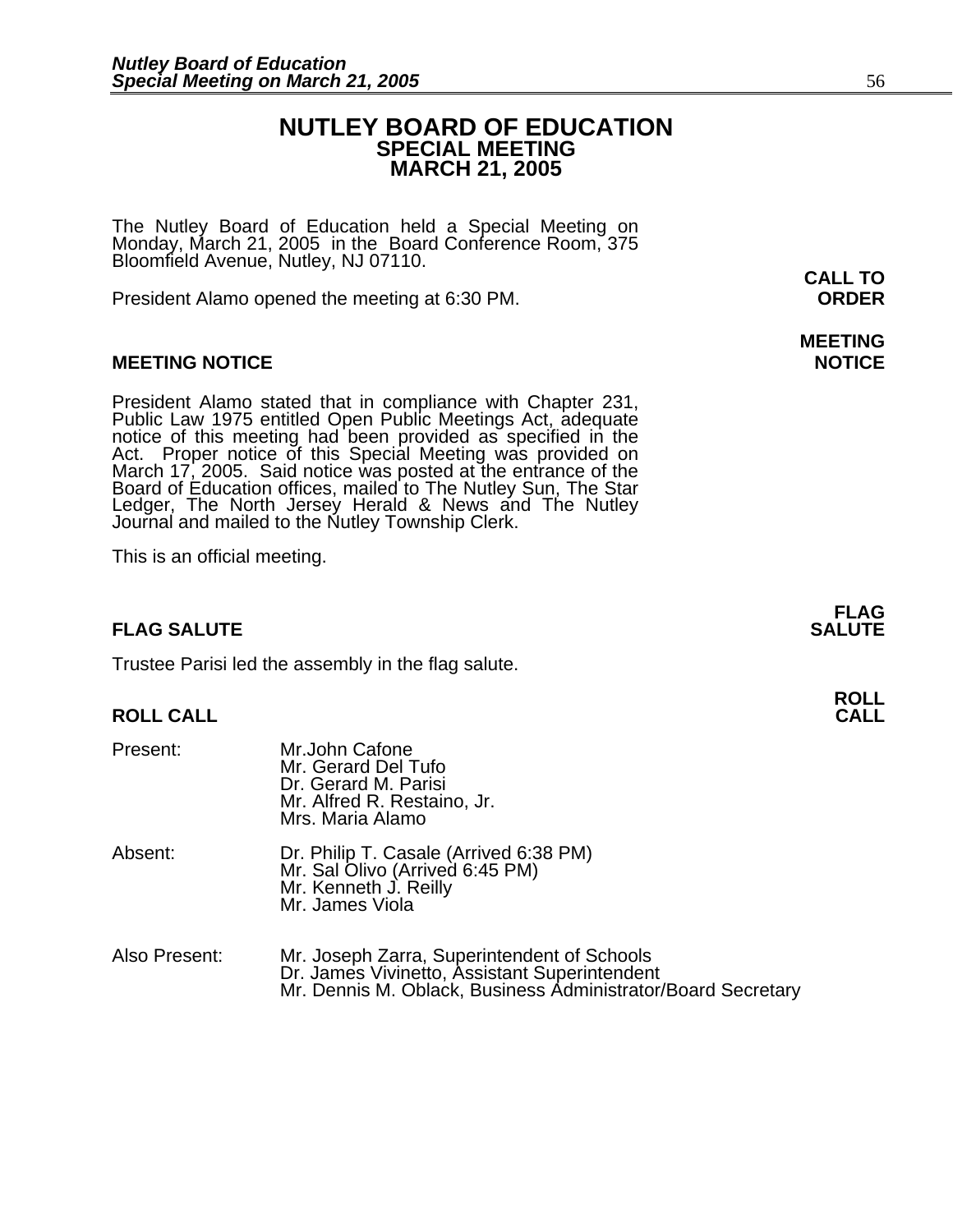Discussion of Elementary School Facility Needs:

Ms. Andrea Kahn from McManimon & Scotland discussed the various ways to structure proposed questions to voters. She also discussed the timing of the bond sales.

A discussion and questions from the trustees ensued.

Mr. Lee Heckendorn from DCM Architecture, Inc. explained the scope of work to be considered for a future referendum. He explained that Washington School is in most need of renovations due to the condition of the stucco and heating systems and Spring Garden is next due to the similar facade situation as was experienced at Lincoln. He also spoke about the cost inflation due to the volume of the school construction. He stated that the construction in the original proposal was \$160/ sq. ft. vs. the current amount of \$220/sq. ft.

Mr. Kevin Coll of CVM Engineers discussed the structural conditions of the schools.

Mr. Robert Benson of DCM Architecture, Inc. discussed the heating systems in the buildings from the standpoint of age, condition and efficiency.

A discussion and questions from the trustees ensued.

## **HEARING OF CITIZENS (Resolutions Only) OF CITIZENS**

None

### *RESOLUTIONS*

Trustee Restaino explained the additional changes made to the budget since it was tentatively approved on March 7, 2005. A discussion followed.

Trustee Casale commended Trustee Restaino, the Budget Committee and the Administrators for their hard work on a difficult task.

#### 1. **AMENDMENT OF RESOLUTION – APPROVAL OF 2005-06 TENTATIVE 2005-06 TENTATIVE BUDGET BUDGET**

Trustee Restaino moved, and Trustee Del Tufo seconded, the following resolution. Upon being put to a roll call vote the resolution was unanimously approved.

WHEREAS the Board of Education of the Township of Nutley desires to amend the tentative budget for the 2005-06 school year previously adopted on March 7, 2005,

 **AMEND APPROVE**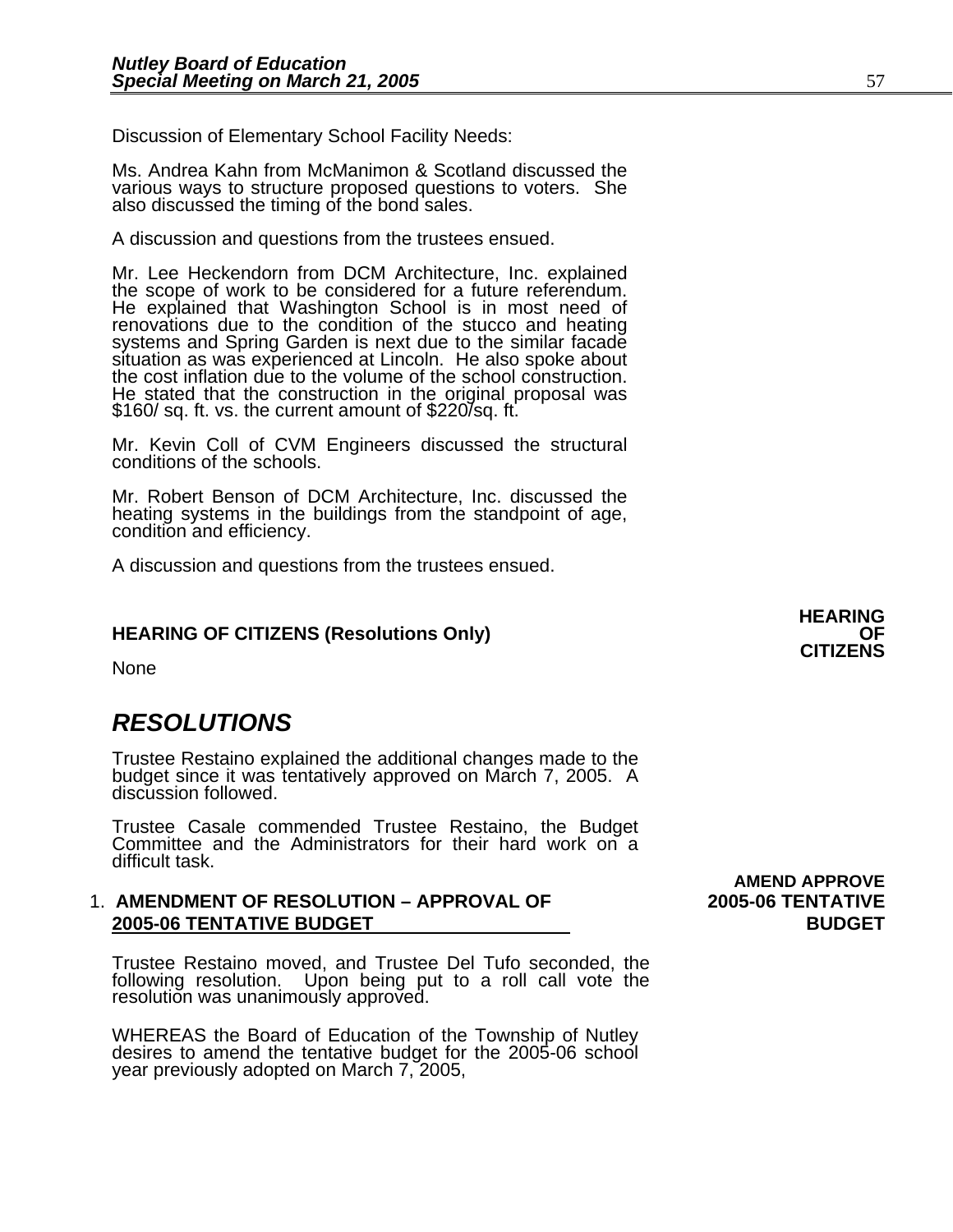NOW THEREFORE BE IT RESOLVED that the Board of Education hereby approves the amending of its tentative budget resolution for the 2005-06 school year as follows:

| <b>General Fund</b>         | \$45,602,436 |
|-----------------------------|--------------|
| <b>Special Revenue Fund</b> | 1,221,270    |
| <b>Debt Service Fund</b>    | 1,322,874    |
|                             |              |
| <b>Total Budget</b>         | \$48,146,580 |

Of which the following amount shall be raised by local tax levy:

| <b>General Fund Tax Levy</b> | \$38,602,126 |
|------------------------------|--------------|
| Debt Service Tax Levy        | 1,303,973    |

Total Tax Levy \$ 39,906,099

and,

BE IT FURTHER RESOLVED that the Secretary be authorized to submit this budget to the County Superintendent for approval, and

BE IT FURTHER RESOLVED that the Board also requests approval of the statutory Spending Growth Limitation Adjustments as follows:

Special Education Costs \$ 225,955 Use of Banked SGLA 216,361

Total **\$** 442,316

and, the contract of the contract of the contract of the contract of the contract of the contract of the contract of the contract of the contract of the contract of the contract of the contract of the contract of the contr

BE IT FURTHER RESOLVED that the Secretary be authorized to publish the 2005-06 budget in The Nutley Sun.

Trustee Cafone informed the Board that the second question would present a learning experience as students learn to do research in automated libraries.

Trustee Parisi stated that this allows us to move in the direction we want to go from a technology standpoint.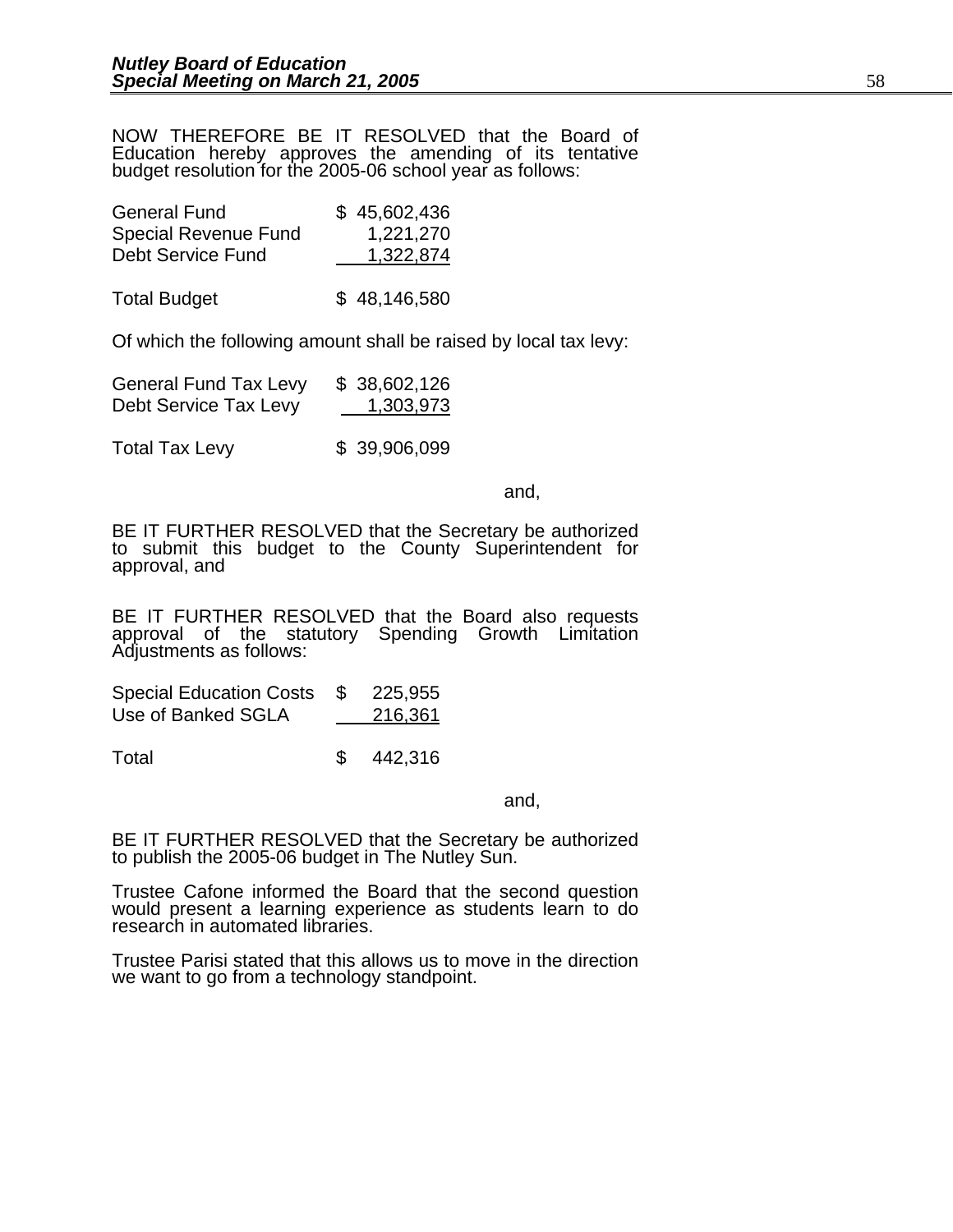### 2. **APPROVAL OF SEPARATE QUESTION PROPOSAL SEPARATE BUDGET TO VOTERS QUESTION**

Trustee Cafone moved, and Trustee Casale seconded, the following resolution. Upon being put to a roll call vote the resolution was unanimously approved.

BE IT RESOLVED by the Board of Education of the Township of Nutley to approve a separate question to be presented to the voters as follows:

REVOLVED, that there should be raised an additional \$262,890 for General Funds in the same school year, 2005- 2006. These taxes will be used exclusively for technology upgrades in all seven district schools. The additional levy will<br>provide funds for new computers, software and peripheral<br>equipment for the Library/Media Center in each school and for one Business Department computer lab in the high school. In addition, funding will be provided for new printers for the high school labs, photography and art classrooms; new audio-visual labs; and equipment to upgrade the district's core system<br>infrastructure. The taxes, if raised, will be used exclusively for<br>these purposes. These proposed additional expenditures are<br>in addition to those necessary to achi Content Standards.

### 3. **PREPARATION OF BID SPECIFICATIONS AND ASBESTOS PROJECT MONITORING SERVICES FOR ASBESTOS REMOVAL REMOVAL**

Trustee Cafone moved, and Trustee Casale seconded, the following resolution:

WHEREAS there exists a need for preparation of bid<br>specifications and project monitoring services for asbestos removal for the Franklin Middle School addition and renovation project, and

WHEREAS the firm of Westchester Environmental, LLC of West Chester, PA is qualified and capable of performing these services, and

WHEREAS Westchester Environmental, LLC has submitted a proposal acceptable to the Board for these services, and

WHEREAS N.J.S.A. 18A:18A-5a provides for the award of contracts for this type of professional service without competitive bidding.

**BID SPECS**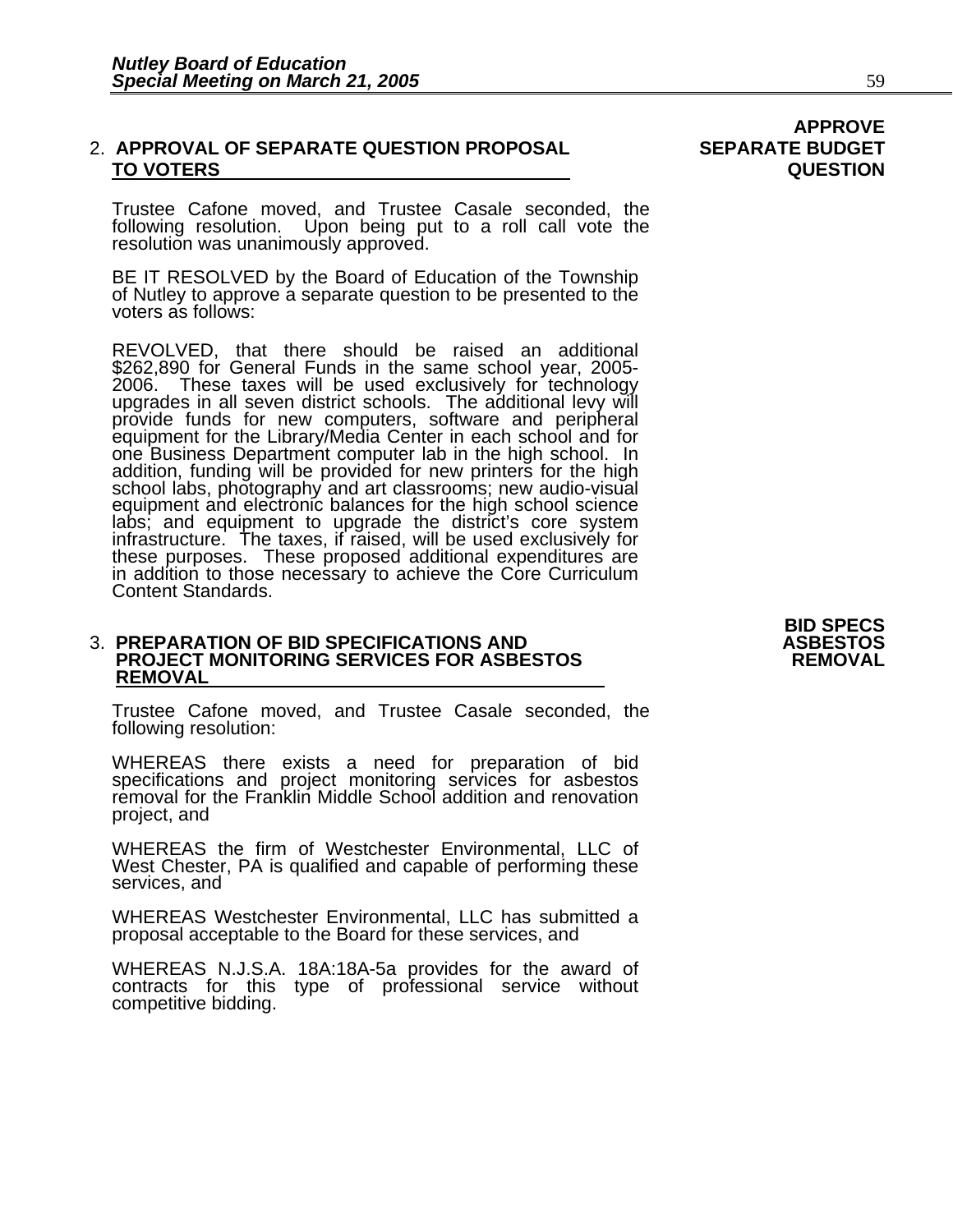NOW, THEREFORE, BE IT RESOLVED that the Board of Education of the Township of Nutley approves Westchester Environmental, LLC Proposal No. WE05-04R dated March 15, 2005 as per the recommendation of architect Lee Heckendorn of DCM Architecture, Inc. and Alan Ianuzzi of Tri-Tech Engineering, Construction Manager.

BE IT FURTHER RESOLVED that fees and expenses for these<br>services will not exceed \$3,800 for preparation of bid specifications and related work, and \$29,684 for asbestos removal monitoring services, without the prior written approval of the Business Administrator.

After a discussion regarding this resolution it was decided by the Board to amend this resolution.

Trustee Casale moved, and Trustee Parisi seconded, the following changes to amended this resolution:

Paragraph One – Take out the words: and project monitoring services.

Paragraph Five – Add the words: for preparation of bid<br>specifications.

Paragraph Six – Take out the words: and \$29,684 for asbestos removal monitoring services, without the prior written approval of the Business Administrator.

Upon being put to a roll call vote it was unanimously agreed to amend this resolution.

#### **PREPARATION OF BID SPECIFICATIONS AND PROJECT MONITORING SERVICES FOR ASBESTOS REMOVAL**

Trustee Del Tufo moved, and Trustee Casale seconded, the following resolution. Upon being put to a roll call vote the resolution was unanimously approved.

WHEREAS there exists a need for preparation of bid specifications asbestos removal for the Franklin Middle School addition and renovation project, and

WHEREAS the firm of Westchester Environmental, LLC of West Chester, PA is qualified and capable of performing these services, and

WHEREAS Westchester Environmental, LLC has submitted a proposal acceptable to the Board for these services, and

WHEREAS N.J.S.A. 18A:18A-5a provides for the award of contracts for this type of professional service without competitive bidding.